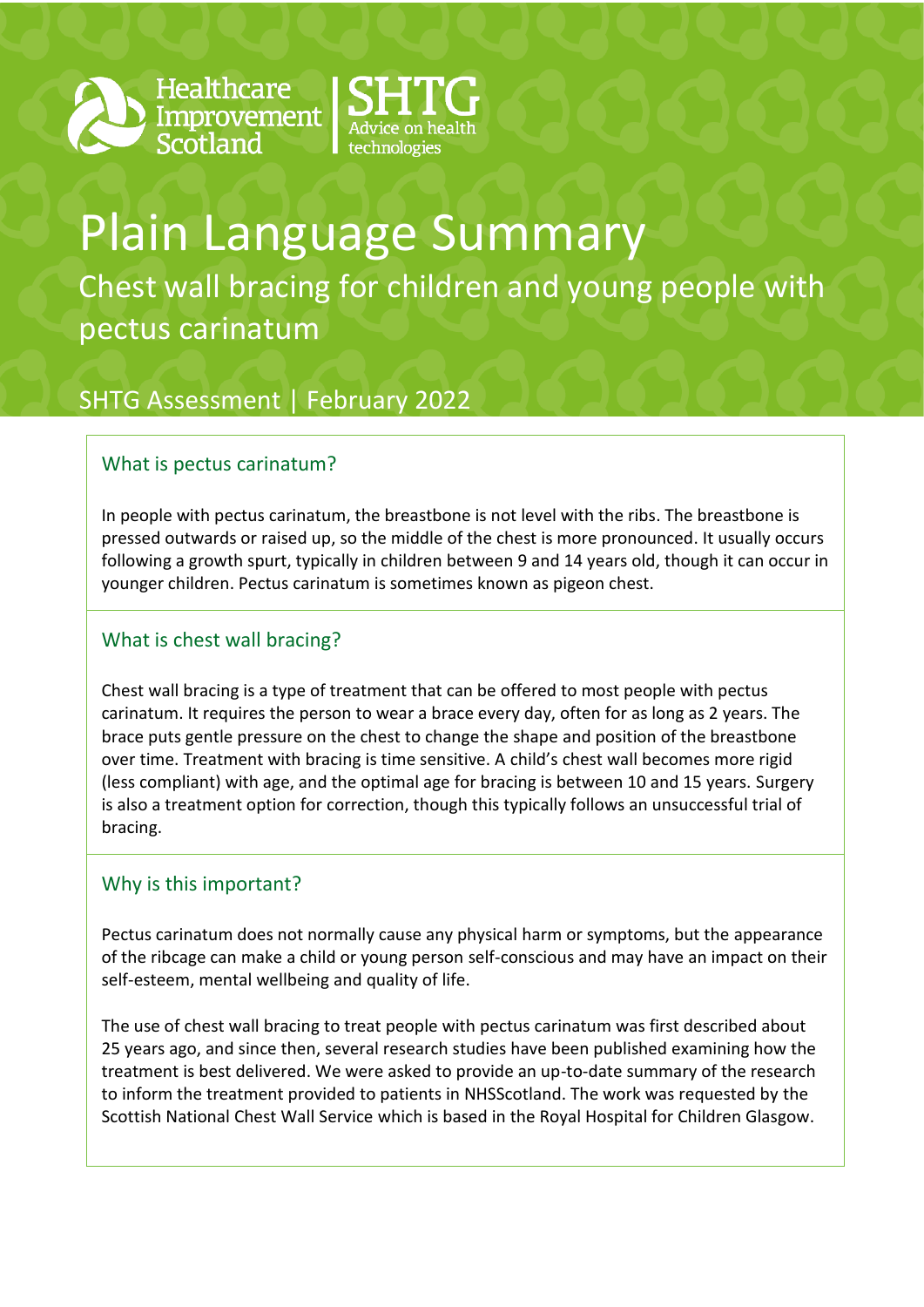#### What we did

We searched for published scientific research papers on chest wall bracing for people with pectus carinatum. We summarised the research about the clinical effectiveness, cost effectiveness, safety and patient experience of the treatment. We also identified gaps in the evidence where further research might be helpful.

#### What we found

Over 30 studies on the use of chest wall bracing to treat people with pectus carinatum have been published since 2006. These are mostly lower-quality observational studies which are more prone to errors than high-quality clinical trials. These studies consistently report that the use of chest wall bracing to treat people with pectus carinatum is a safe, well tolerated and clinically effective alternative to surgery. Surgery may still be required for some people if, for example, chest wall bracing fails or is not tolerated.

Compared to the general population, people with pectus carinatum may have reduced quality of life and poorer body image. Treatment of the pectus carinatum might help improve selfesteem.

Several studies reported that more patients than expected dropped out of the treatment. The reasons for stopping treatment included discomfort, skin irritation, lack of motivation, slow/no improvement in the pectus carinatum and lengthy treatment durations. To help with this, treatment protocols that result in rapid improvements in the pectus carinatum, and that reduce discomfort and pain, may make it easier for patients to continue with treatment. Family support was also highlighted in one study as important.

The studies were difficult to compare as they used the chest wall braces differently (for example, different daily wear times and total duration of treatment). This makes it difficult to say which bracing protocol is best. This is one area where further research would be helpful.

#### What is our conclusion?

Chest wall bracing for people with pectus carinatum appears to be a safe, well tolerated and a clinically effective alternative to surgery. Surgery may still be required for some people if, for example, chest wall bracing fails or is not tolerated. People with pectus carinatum may have reduced self-esteem and body image, and successful treatment is associated with improved patient outcomes (for example, body image and quality of life).

There is a need for more high-quality trials, particularly on the best treatment protocol (for example, how long to wear the braces each day and the total duration of treatment).